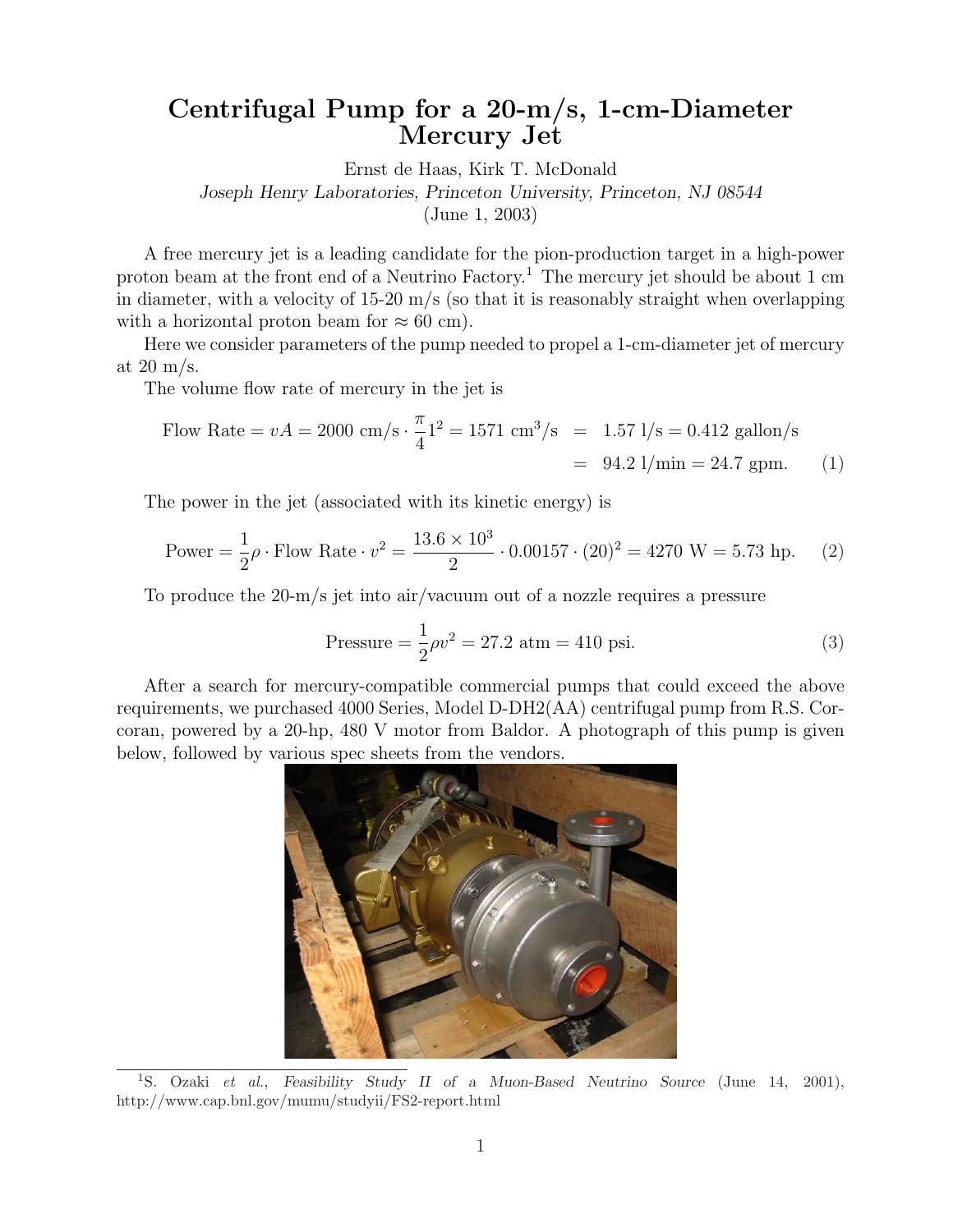|                                               | NO. 5484 P. 1<br>APR. 17. 2003 3:22FM                                                                                                                                          |  |  |  |  |  |  |  |  |
|-----------------------------------------------|--------------------------------------------------------------------------------------------------------------------------------------------------------------------------------|--|--|--|--|--|--|--|--|
|                                               | R.S. CORCORAN Co.<br>MANUFACTURERS: CORROSION-RESISTANT CENTRIFUGAL PUMPS                                                                                                      |  |  |  |  |  |  |  |  |
|                                               | 500 NORTH VINE STREET<br>P.O. BOX 429<br>NEW LENOX, IL 60451-0429<br>NEW LENOX, IL 60451-0429<br>FAX (815)-485-5840<br>www.corcoranpumps.com · email: corcorpump@earthlink.net |  |  |  |  |  |  |  |  |
|                                               | PUMP QUOTATION                                                                                                                                                                 |  |  |  |  |  |  |  |  |
|                                               | Date: <b>APRIL 17, 2003</b>                                                                                                                                                    |  |  |  |  |  |  |  |  |
|                                               | RSCQ #: 303041704                                                                                                                                                              |  |  |  |  |  |  |  |  |
|                                               | Attention:<br>E. DE HAAS                                                                                                                                                       |  |  |  |  |  |  |  |  |
|                                               |                                                                                                                                                                                |  |  |  |  |  |  |  |  |
|                                               |                                                                                                                                                                                |  |  |  |  |  |  |  |  |
|                                               | Pumping Application 25 GPM at 71 FT TH. $(1.56 \text{ L/S} \oplus 420 \text{ PSI})$                                                                                            |  |  |  |  |  |  |  |  |
|                                               | SOLUTION OF MERCURY, TEMP. 20-80°C, SPEC. GRAVITY 13.6                                                                                                                         |  |  |  |  |  |  |  |  |
|                                               | Pump 4000 Series, Model: D-HD2 (AA)                                                                                                                                            |  |  |  |  |  |  |  |  |
|                                               | Description: CLOSE-COUPLED, HEAVY-DUTY DESIGN, CENTRIFUGAL                                                                                                                     |  |  |  |  |  |  |  |  |
|                                               | Mat'l of Const. (All wetted parts): STAINLESS STEEL                                                                                                                            |  |  |  |  |  |  |  |  |
|                                               | Suction: 1 1/2" RF FLANGE (150#) Discharge: 1" RF FLANGE (300#)                                                                                                                |  |  |  |  |  |  |  |  |
| Mechanical Seal: Type 6006-8B1-40V Size 2.125 |                                                                                                                                                                                |  |  |  |  |  |  |  |  |
|                                               | Rotating face _________ CARBON (BALANCED) _________ Elastomer ____ VITON                                                                                                       |  |  |  |  |  |  |  |  |
|                                               |                                                                                                                                                                                |  |  |  |  |  |  |  |  |
|                                               | Motor: 20 HP 1765 RPM 480 Volts AC 3 Ph 60 HZ                                                                                                                                  |  |  |  |  |  |  |  |  |
|                                               | TEFC - PREM. EFFICIENT Enclosure 1.15 SF 256TC Frame                                                                                                                           |  |  |  |  |  |  |  |  |
|                                               | Quantity: $1$ Unit Net Cost: \$4952 –                                                                                                                                          |  |  |  |  |  |  |  |  |
|                                               | Shipping: 3-4 WEEKS FOB: FACTORY Approx. Shipping Wt.: 375 LBS.                                                                                                                |  |  |  |  |  |  |  |  |
|                                               | Notes: 1. REFERENCE CURVE NO. 4-1501-17.                                                                                                                                       |  |  |  |  |  |  |  |  |
|                                               | 2. REFERENCE BASIC DIMENSIONAL DRAWING.<br>3. REFERENCE MOTOR DATA.                                                                                                            |  |  |  |  |  |  |  |  |
|                                               | 4. RECOMMEND SLOW START USING VFD CONTROLLER (NOT SUPPLIED BY                                                                                                                  |  |  |  |  |  |  |  |  |
|                                               | CORCORAN).                                                                                                                                                                     |  |  |  |  |  |  |  |  |
|                                               | 5. OPTION: VFD MOTOR, 5000 RPM MAX., NET PRICE ADDER = \$572.                                                                                                                  |  |  |  |  |  |  |  |  |
|                                               | Joel Kramer<br>35                                                                                                                                                              |  |  |  |  |  |  |  |  |
|                                               |                                                                                                                                                                                |  |  |  |  |  |  |  |  |

ż,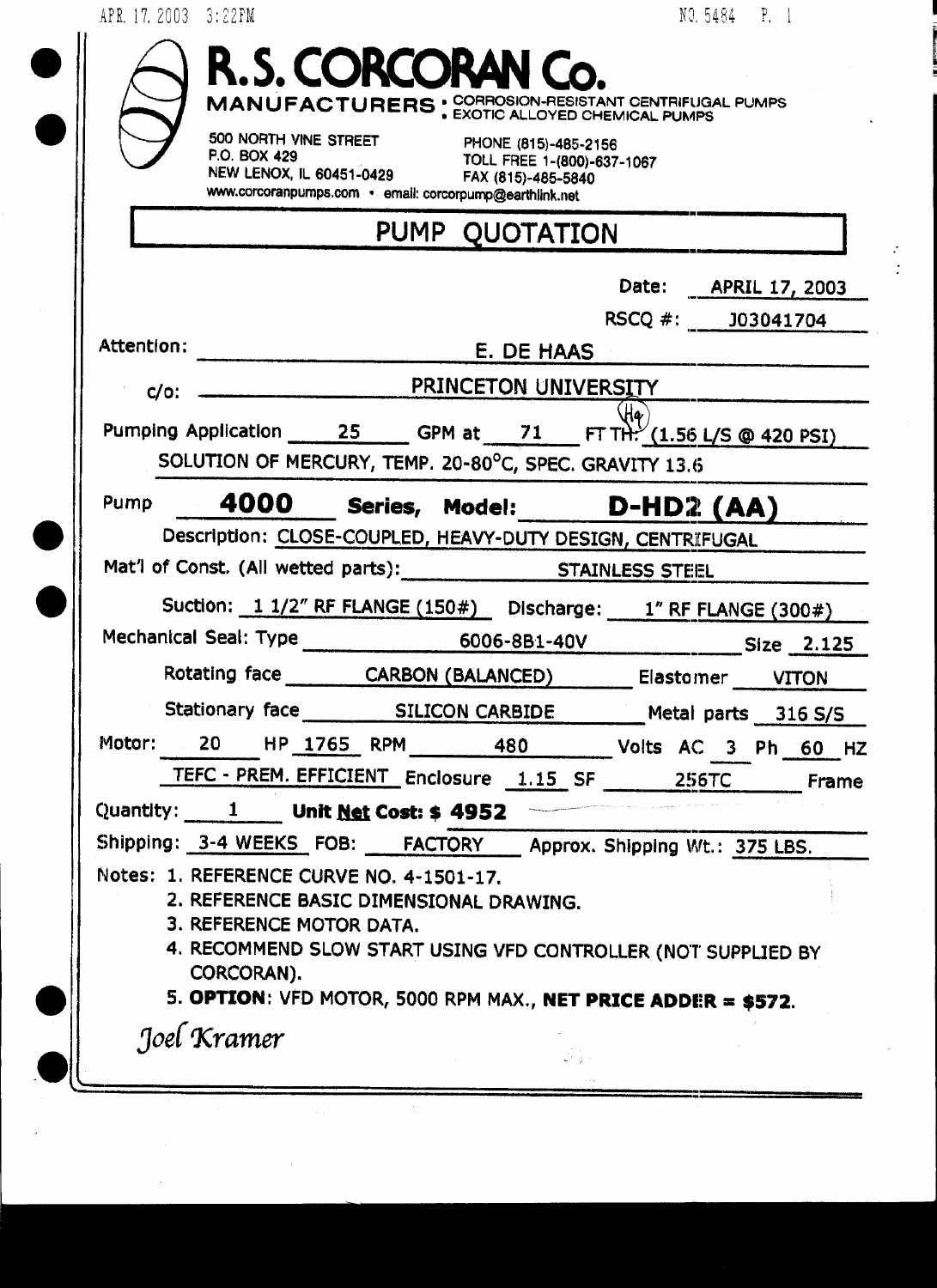

 $-5 - 5$ D8D9 CN MTAS: 8 8003 71 RIA 11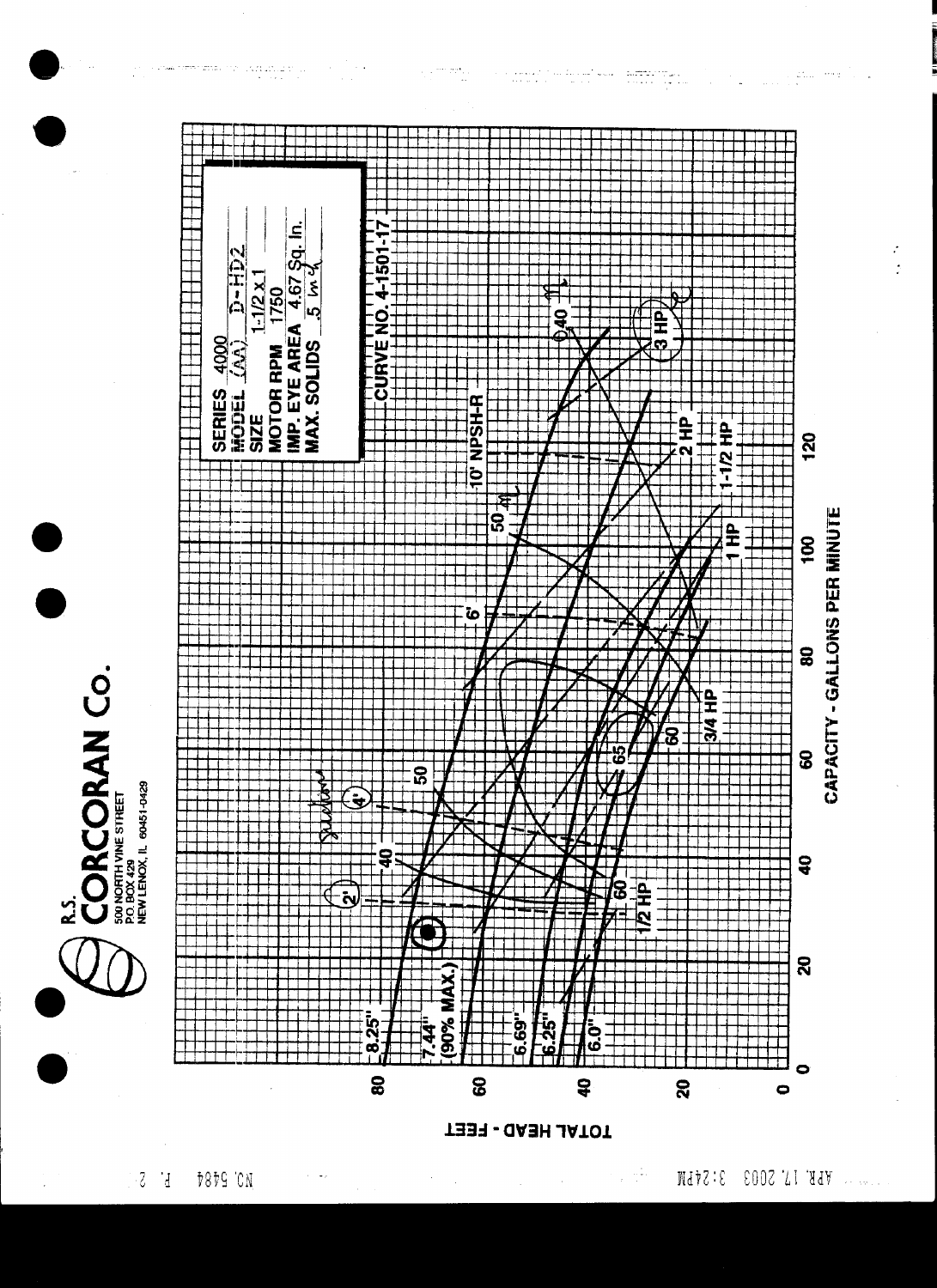APR. 17, 2003 3:28PM

NO. 5484  $P<sub>3</sub>$ 



R.S. CORCORAN

500 N. Vine Street. New Lenox, IL 60451 Toll Free: 1-800-637-1067<br>Phone: 1-815-485-2156 Fax: 1-815-485-5840

Page 4-09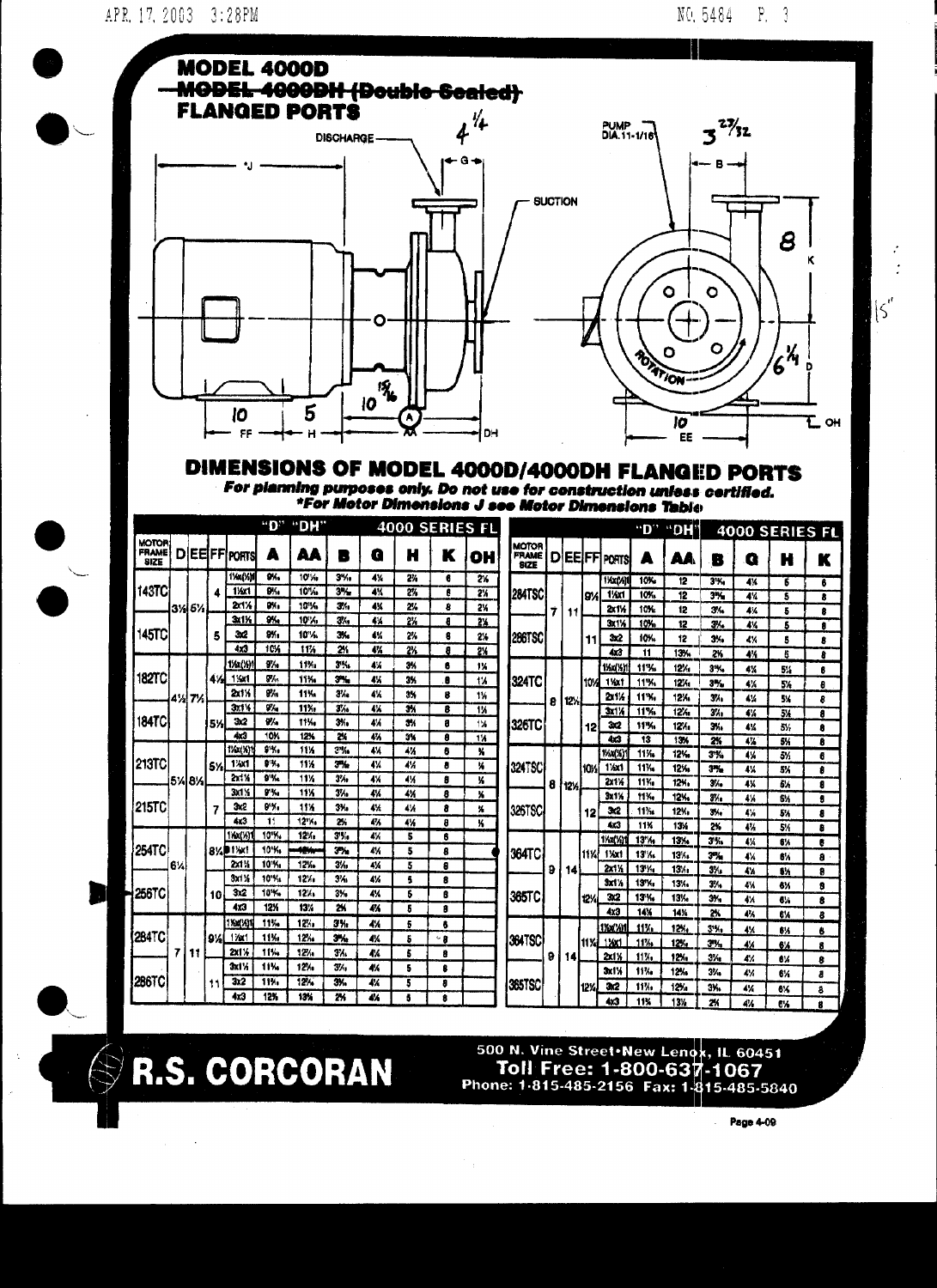

 $\overline{\mathcal{W}}$  .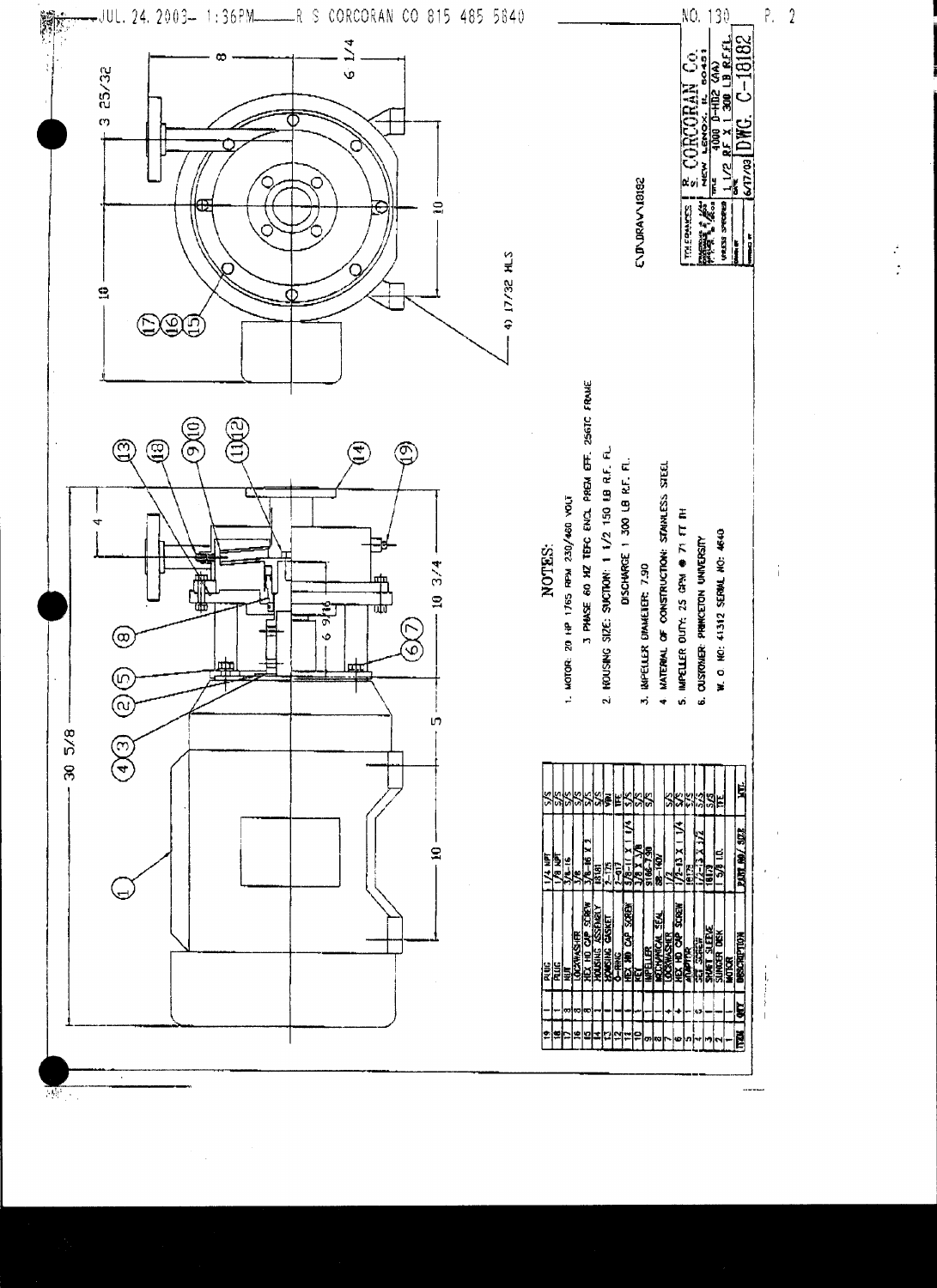etter.

Motors<br>Motors 澢

OWN:

**ENOTE** 

**HEC Frame**<br>Motors

Farm Duty<br>Motors

بالمنتفقة



# Inverter Drive®/Vector Drive® Motors & Controls

 $P. 2$ 

NO. 5495

# **Application Guide**

**Baldor Motors for use in Variable Frequency Applications:** 



### Inverter Drive<sup>®</sup> and Vector Drive® Motors

Baldor Inverter Drive® and Vector Drive® Motors exceed all requirements of NEMA MG-1 Parts 30 and 31 for AC induction motors powered from adjustable speed controls. Definite-Purpose Inverter-Fed Polyphase Motors. Inverter Drive Motors are suitable for variable torque applications and rated 1000:1 for constant torque (except for those inverter Duty motors rated for use in hazardous locations). Vector Drive motors are capable of full. rated torque at 0 RPM, continuous duty. Satisfactory motor performance depends on proper drive setup.

#### **Super-E°Motors**

All Baldor Super-E Inverter-Ready motors meet NEMA MG-1 Part 31.4.4.2. Super-E motors are suitable for use with inverter drives in applications for variable torque and with a constant torque 20:1 speed range. Motor-inverter set up is unique to each specific application. Set up and correct wiring procedures must be closely followed.

#### **Standard-E<sup>®</sup> Motors**

Baidor Standard-E® EPAct efficient motors are suitable for use in variable frequency applications per NEMA MG-1 Part 30. With proper motor/inverter set up, Standard-E motors are suitable for use at 20:1 variable torque and 4:1 constant torque applications.

It is necessary that motor-drive applications are commissioned by technicians familiar with the operation and setup of adjustable speed drives, applicable electrical codes and regulations. Each drive must be tuned to the motor for the specific application. System operating parameters must be checked, including voitage at motor power leads, to insure that motor/drive set up has been successfully completed. Applications that are not properly set up can lead to substandard performance and failure of system components.









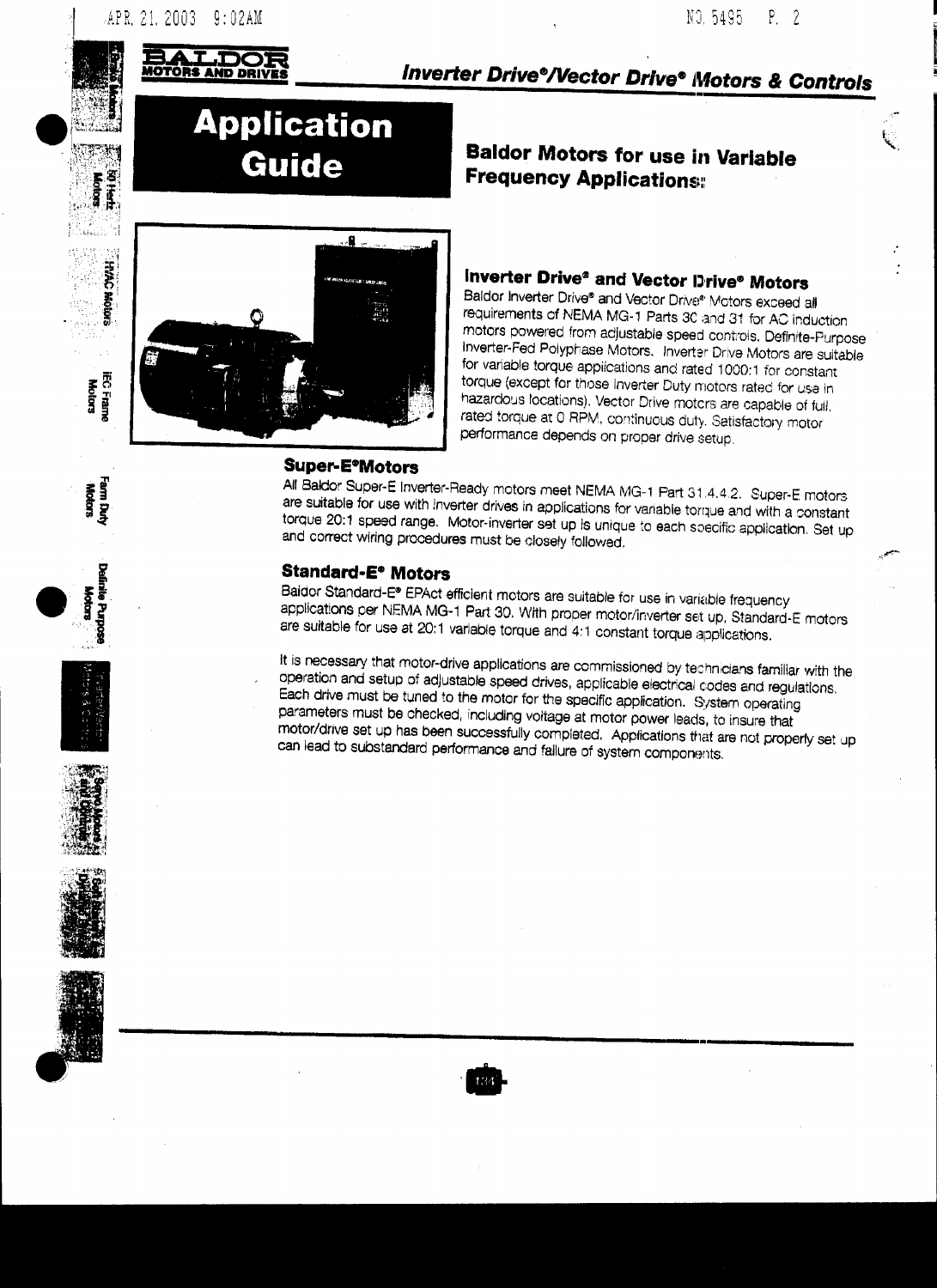

 $\mathsf{r}$ 

# **RATING - NOMINALS**

| Rated Outbut            | 20 HP               |  |
|-------------------------|---------------------|--|
| <b>Volts</b>            | 230/460             |  |
| <b>Full Load Amps</b>   | 48/24               |  |
| Speed                   | 1765                |  |
| Hertz                   | 60                  |  |
| Phase                   | 3                   |  |
| <b>NEMA Design Code</b> | В                   |  |
| <b>LR KVA Code</b>      |                     |  |
| <b>Efficiency</b>       | 93.0                |  |
| <b>Power Factor</b>     | 84                  |  |
| <b>Service Factor</b>   | 1.15                |  |
| <b>Rating -Duty</b>     | <b>40C AMB-CONT</b> |  |
|                         |                     |  |

## **CHARACTERISTICS**

| Full Load Torque                      | 59.5 LB-FT       |
|---------------------------------------|------------------|
| <b>Break Down Torque</b>              | <b>199 LB-FT</b> |
| <b>Pull-Up Torque</b>                 | <b>104 LB-FT</b> |
| <b>Locked-Rotor Torque</b>            | 116              |
| <b>Starting Current</b>               | 175.1            |
| <b>No-Load Current</b>                | 9.79             |
| Line-line Resistance @ 25 degrees C   | .416             |
| Temperature Rise, in degrees C @ F.L. | 64               |

### **LOAD CHARACTERISTICS - TESTED**

| % of Rated Load   | 25   | 50    | 75    | 100   | 125   | 150   | S.F   |
|-------------------|------|-------|-------|-------|-------|-------|-------|
| Power Factor      | 47   | 70    | 79    | 84    | 86    | 86    | 85    |
| <b>Efficiency</b> | 89.0 | 92.6  | 93.3  | 93.0  | 92.4  | 91.3  | 92.7  |
| Speed (rpm)       | 792  | 1784  | 1775  | 1765  | 1755  | 1745  | 1759  |
| Line Amperes      | .24  | 14.53 | 18.98 | 23.92 | 29.60 | 35.61 | 27.33 |

 $+15$